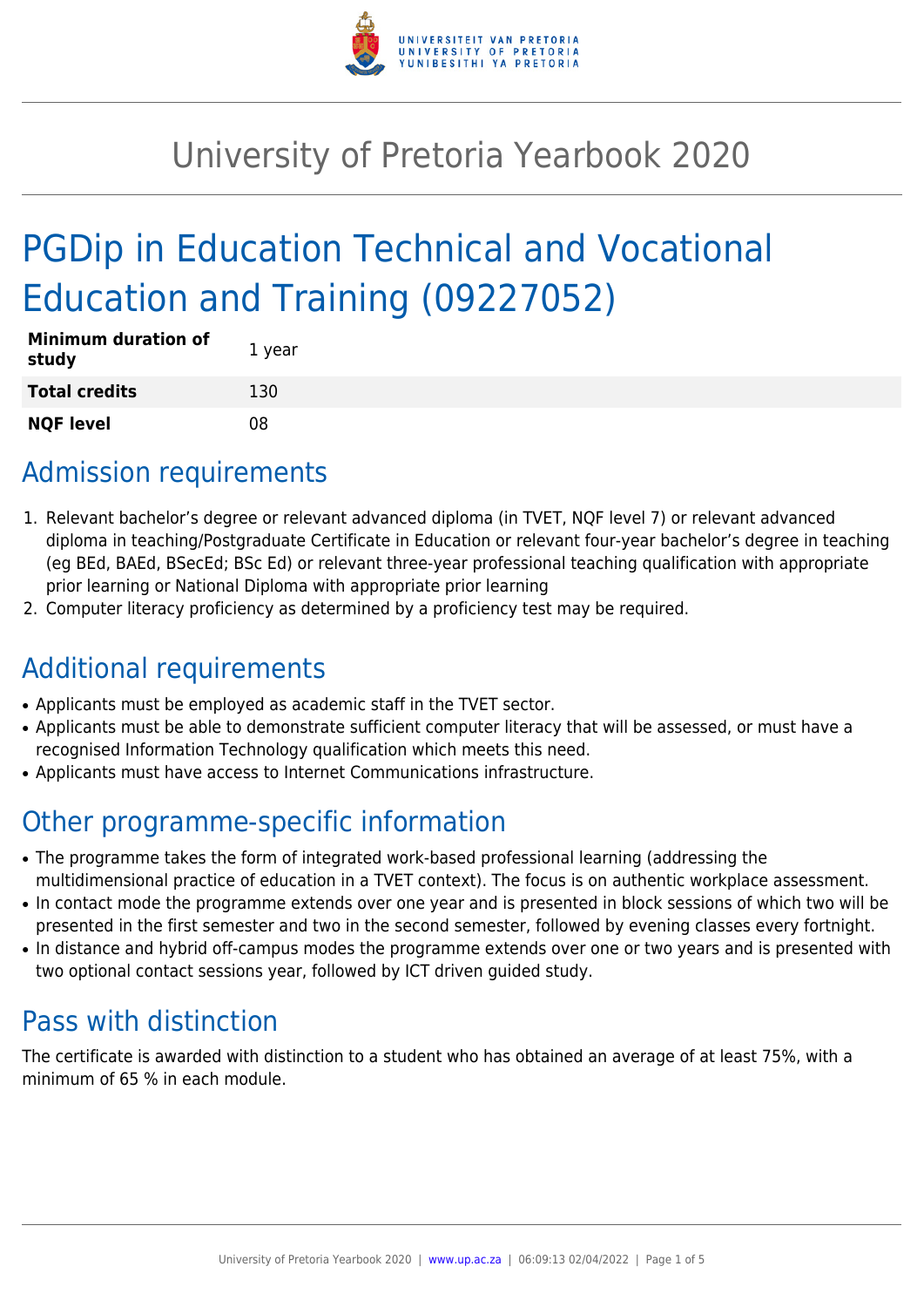

### Curriculum: Final year

**Minimum credits: 130**

### **Core modules**

#### **Curriculum development 711 (CDD 711)**

| <b>Module credits</b>         | 14.00                                        |
|-------------------------------|----------------------------------------------|
| <b>Prerequisites</b>          | No prerequisites.                            |
| Language of tuition           | Module is presented in English               |
| <b>Department</b>             | Science Mathematics and Technology Education |
| <b>Period of presentation</b> | Semester 1 or Semester 2                     |

#### **Module content**

Theories, principles and foundations of curriculum design and development processes. Overview of international and national models and trends in curriculum/programme development. Project-based approach to managing curriculum design, development and evaluation processes in a real-world context.

#### **Financial and human resource management 734 (EDM 734)**

| <b>Module credits</b>         | 14.00                                          |
|-------------------------------|------------------------------------------------|
| <b>Prerequisites</b>          | No prerequisites.                              |
| <b>Language of tuition</b>    | Module is presented in English                 |
| <b>Department</b>             | <b>Education Management and Policy Studies</b> |
| <b>Period of presentation</b> | Semester 1 or Semester 2                       |

#### **Module content**

The aim of this module is to provide theoretical and practical approaches to financial and human resources management within the TVET sector. Aspects of budgets, strategic management and governance, asset management, recruitment and selection of staff, performance management and continuous professional development are core themes explored in this module.

#### **Emotional-social wellbeing 731 (KGG 731)**

| <b>Module credits</b>         | 14.00                          |
|-------------------------------|--------------------------------|
| <b>Prerequisites</b>          | No prerequisites.              |
| Language of tuition           | Module is presented in English |
| <b>Department</b>             | <b>Educational Psychology</b>  |
| <b>Period of presentation</b> | Semester 1 or Semester 2       |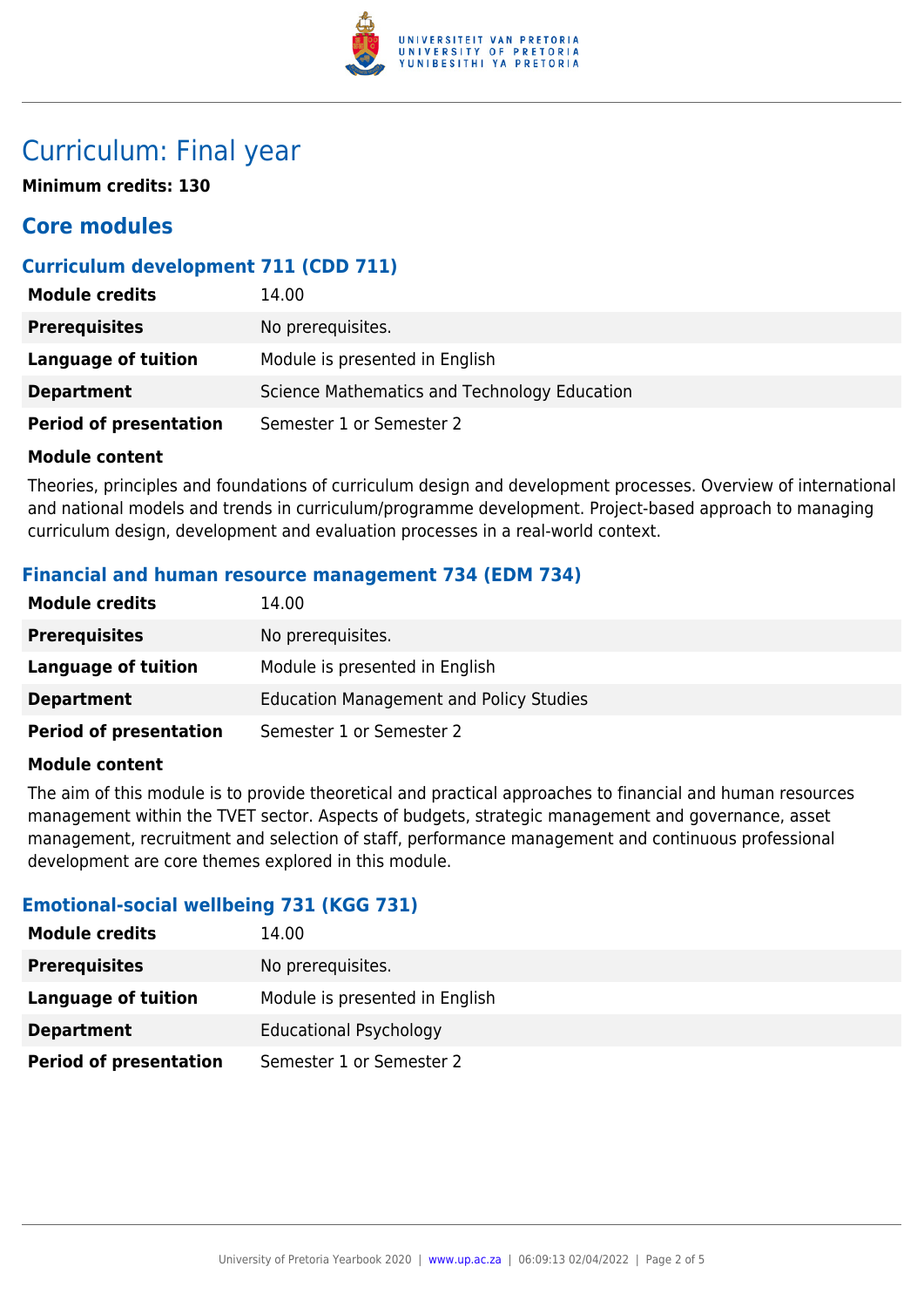

#### **Module content**

This module will enhance higher education managers' understanding and capacity to promote mental wellbeing of staff and students. A focus on systemic support strategies encompassing the context of high need to empower managers to advance preventative psychological health and to acquire specialised knowledge regarding how to strengthen staff and students' emotional-social wellbeing and resilience is key. The module will provide managers in higher education with an integrated wellbeing and emotional-social intelligence framework to promote their insight into an advancing learning and development as lifelong processes.

#### **Instructional management 700 (LMD 700)**

| <b>Module credits</b>         | 14.00                          |
|-------------------------------|--------------------------------|
| <b>Prerequisites</b>          | No prerequisites.              |
| Language of tuition           | Module is presented in English |
| <b>Department</b>             | Humanities Education           |
| <b>Period of presentation</b> | Semester 1 or Semester 2       |

#### **Module content**

Monitoring and evaluation of instruction in higher education. Managers in higher education will develop strategies to enhance the quality of teaching and learning by exploring best practices in learning facilitation, and the provision of professional development initiatives and interventions to improve instructional practices.

#### **Management and leadership in education 732 (LVO 732)**

| <b>Module credits</b>         | 14.00                                          |
|-------------------------------|------------------------------------------------|
| <b>Prerequisites</b>          | No prerequisites.                              |
| Language of tuition           | Module is presented in English                 |
| <b>Department</b>             | <b>Education Management and Policy Studies</b> |
| <b>Period of presentation</b> | Semester 1 or Semester 2                       |

#### **Module content**

Introduction to education management theories, processes and models related to education management as functions to ensure effective task execution in the TVET sector. Students will acquire competence in the deployment of effective leadership and management strategies to enhance the quality of teaching and learning and to create a productive internal educational environment in their institutions.

#### **Educational technology in higher education 730 (OWT 730)**

| <b>Module credits</b>         | 14.00                                   |
|-------------------------------|-----------------------------------------|
| <b>Prerequisites</b>          | No prerequisites.                       |
| Language of tuition           | Module is presented in English          |
| <b>Department</b>             | Education Management and Policy Studies |
| <b>Period of presentation</b> | Semester 1                              |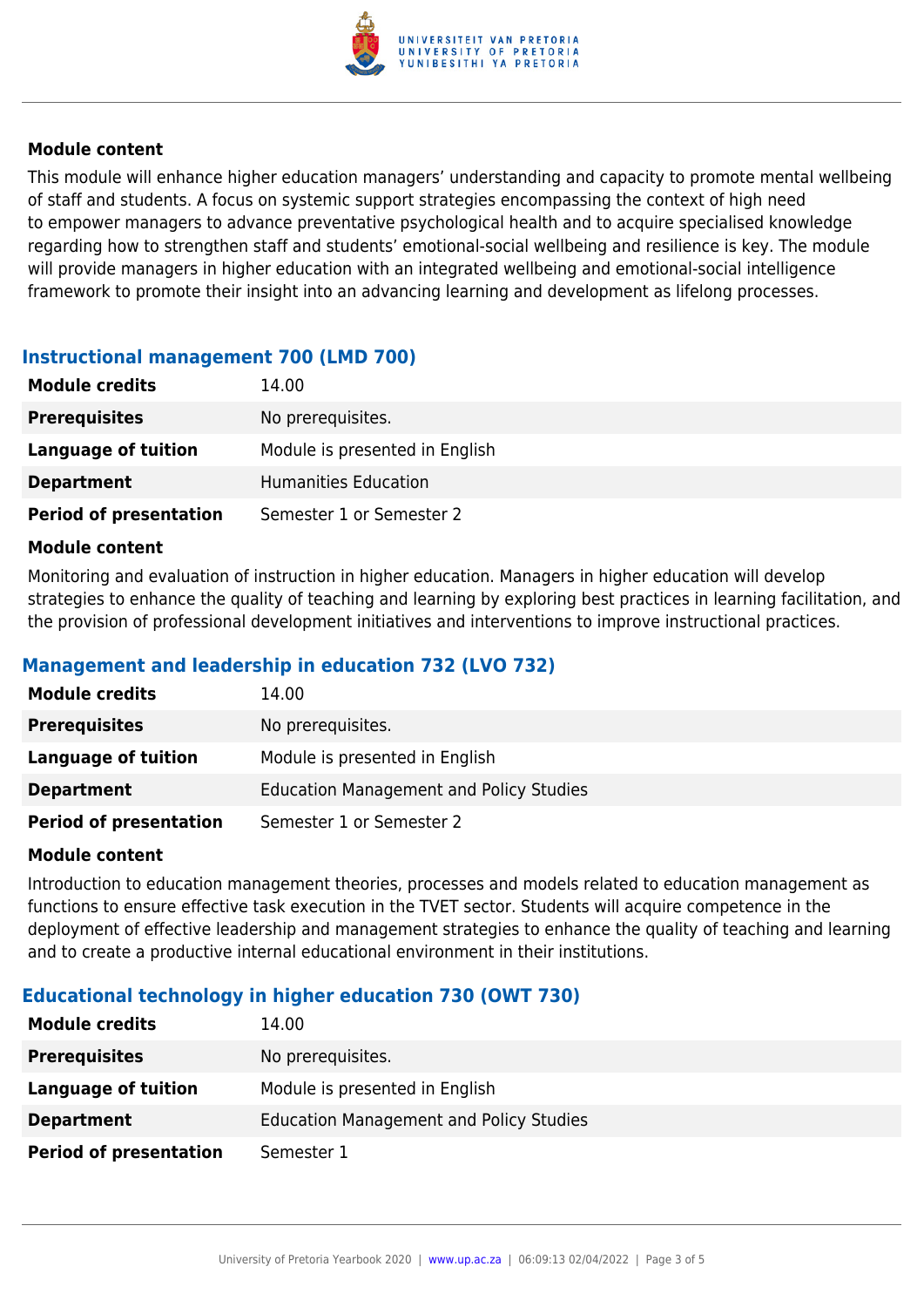

#### **Module content**

This module explores e-learning and e-assessment in the context of the fourth industrial revolution, as well developing and supporting digital competencies in the TVET context. Educators will explore how higher education institutional policy can be transformed to accommodate technology in education and to make effective use of digital media and blended learning environments.

#### **Professional development in TVET 700 (PFO 700)**

| <b>Module credits</b>         | 32.00                          |
|-------------------------------|--------------------------------|
| <b>Prerequisites</b>          | No prerequisites.              |
| Language of tuition           | Module is presented in English |
| <b>Department</b>             | <b>Humanities Education</b>    |
| <b>Period of presentation</b> | Year                           |

#### **Module content**

Professional development of TVET managers and professional leadership in the TVET context from a holistic viewpoint. It integrates theoretical and practical aspects and considers both national and international perspectives. It encompasses project-based learning that requires implementation of the programme components and their integration within a context of school and workplace as well as a professional and substantiated reflection. Thus, participants will develop a professional portfolio as a valid and reliable scientific proof of learning, which should integrate all modules.

#### **Assessment and quality assurance 713 (QPI 713)**

| <b>Module credits</b>         | 14.00                                        |
|-------------------------------|----------------------------------------------|
| <b>Prerequisites</b>          | No prerequisites.                            |
| Language of tuition           | Module is presented in English               |
| <b>Department</b>             | Science Mathematics and Technology Education |
| <b>Period of presentation</b> | Semester 1 or Semester 2                     |

#### **Module content**

The module provides knowledge on quality assurance, assessment and accreditation requirements within the context of the national education and training system. The focus is the legislative base, policies and structures of national and international accreditation and quality assurance bodies. Models and perspectives on quality assurance of institutions are explored. Processes relevant to quality management and the monitoring and evaluation of programmes within the TVET sector and broader Higher Education arena are central to the course. The design and development of quality assessment instruments will be covered. TVET managers will be equipped with principles and strategies for the assessment of C21st skills relevant to training students entering the current, globalised economy.

The information published here is subject to change and may be amended after the publication of this information. The [General Regulations \(G Regulations\)](https://www.up.ac.za/mechanical-and-aeronautical-engineering/yearbooks/2020/rules/view/REG) apply to all faculties of the University of Pretoria. It is expected of students to familiarise themselves well with these regulations as well as with the information contained in the [General Rules](https://www.up.ac.za/mechanical-and-aeronautical-engineering/yearbooks/2020/rules/view/RUL) section.